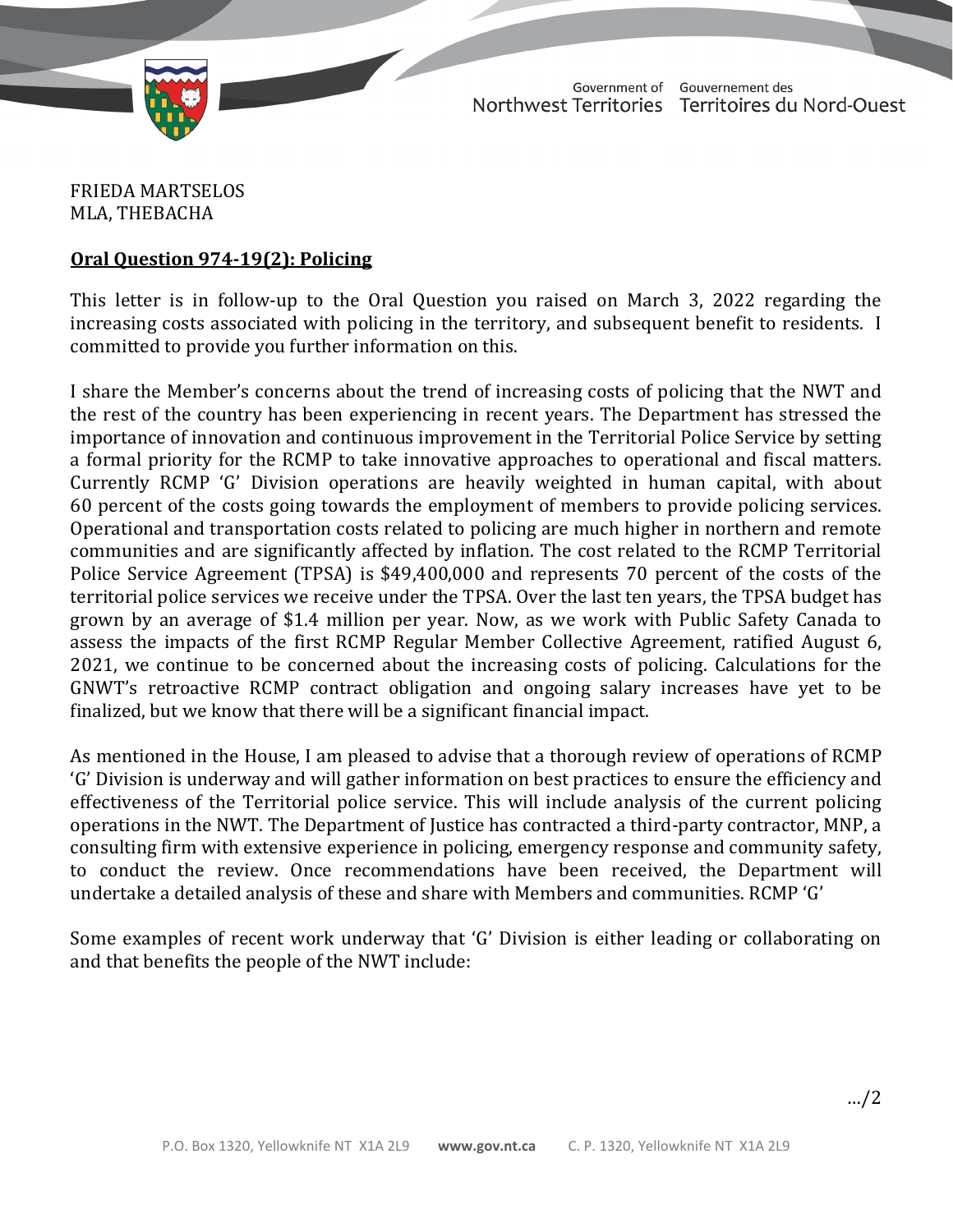# • **Supporting Survivors of Sexual Assault**

RCMP "G" Division established territorial wide Sexual Assault Investigation Review Committee (SAIRC). This is one of the first in Canada. SAIRC is an oversight body that reviews unfounded sexual assault cases to ensure investigations are thorough, impartial, and properly classified, and also identifies systemic gaps or barriers. SAIRC has completed twenty-six investigation reviews. SAIRC feedback has contributed to the creation of a NT RCMP specific Sexual Assault Investigators Course of which 15 members are receiving training.

## • **Supporting Community Wellness and Safety**

The Community Safety Officer Pilot in Fort Liard is the development of a community-based public safety program. The RCMP are a key partner in this initiative intended to provide a nonpolice response to social issues currently dealt with by the RCMP. This initiative also supports the development of community-based partnerships that enhance community wellness and safety.

### • **Increased Specialized Investigative Resources**

Two specialized NWT Investigation Units have been established – Historical Case Unit and the Internet Child Exploitation Unit.

### • **Reconciliation Awareness and Training**

The 'G' Division Commanding Officer's Indigenous Consultative Committee (COICC) consists of nine Indigenous elders from throughout the NWT and meets twice a year. Elders provided valuable recommendations for cross-cultural training that RCMP employees receive when starting their employment in the NWT. Elders also recommended recruitment processes for local Indigenous applicants/ employees.

Other reconciliation related work includes the development and implementation of an RCMP "G" Division Reconciliation Strategy that:

- o Explores definition and meaning of "Reconciliation" before identifying meaningful activities;
- $\circ$  Explores opportunities to understand Indigenous culture and historical impacts;
- o Practices culturally based activities/initiatives focused on enhancing police and Indigenous relationships; and
	- o Assesses information, data, and activities to identify where improvements can be made.